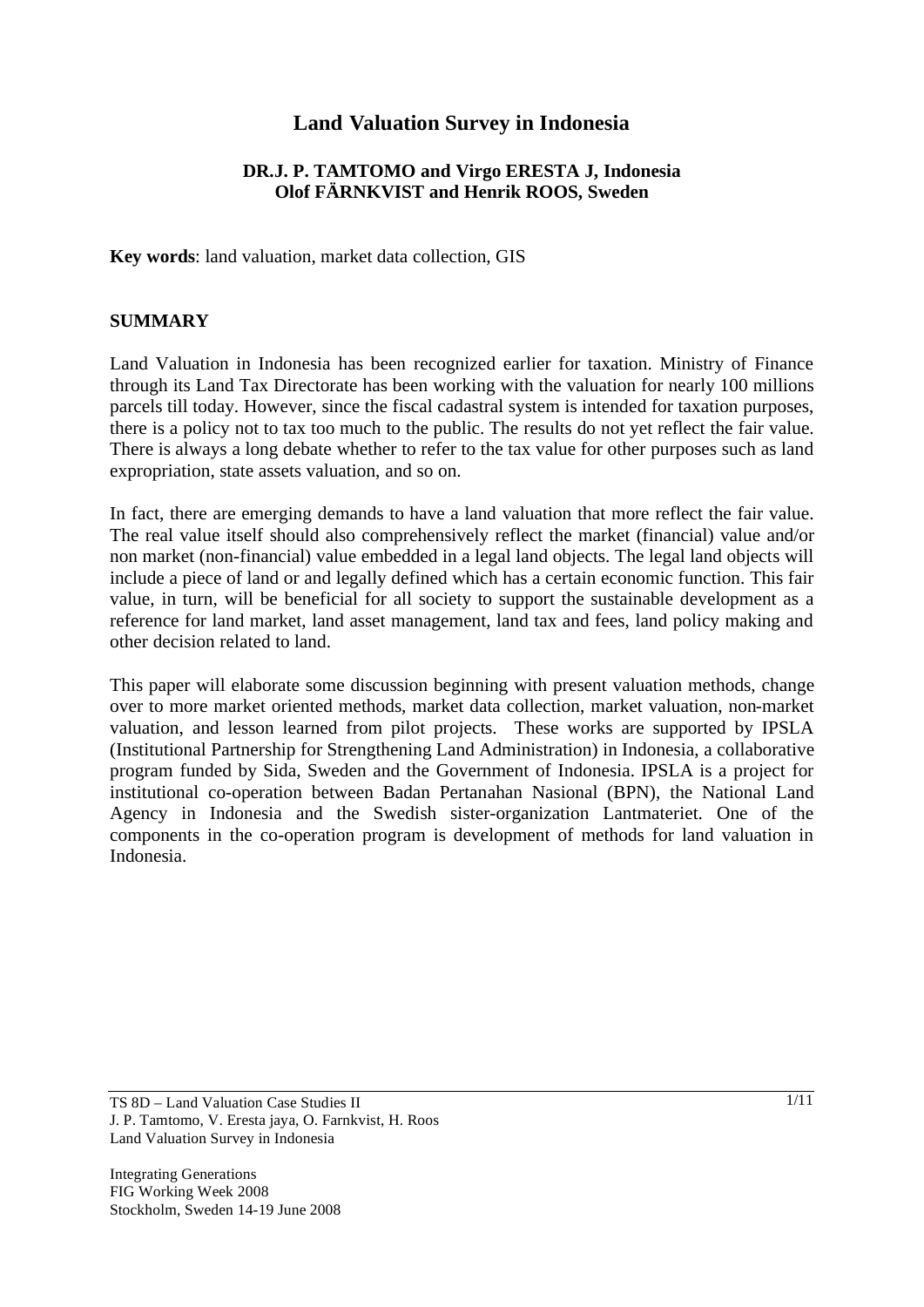# **Land Valuation Survey in Indonesia**

## **DR.J. P. TAMTOMO and Virgo ERESTA J, Indonesia Olof FÄRNKVIST and Henrik ROOS, Sweden**

#### **BACKGROUND**

Land Valuation in Indonesia has been recognized earlier primarily for taxation. Ministry of Finance through its Land Tax Directorate has been working the valuation for nearly 100 millions parcels till today. All the data are stored in their fiscal cadastre system. However, since the value recorded in the fiscal cadastral system is intended for the taxation purposes, there is a policy not to tax too much to the public. The results do not yet reflect the fair value. There is always a long debate whether to refer to the tax value for other purposes such as land expropriation.

### **PURPOSES WITH LAND VALUATION IN INDONESIA**

Based on that background, there is a need to have a land valuation that more reflect the fair value than the present value determined for taxation, NJOP. The fair value is the value that is the most probable value to the real value of an object. The real value itself should also comprehensively reflect the market (financial) value and/or non market (financial) value embedded in a legal land objects. The legal land objects will include a piece of land or and legally defined area which has a certain economic function. This fair value, in turn, will be beneficial for all society to support the sustainable development as a reference for land market, land asset management, land tax and fees, land policy making and other decision related to land.

It has to be decided when "fair" value is the same as market value and when a non market value shall be used. Non market values may mostly be used where the market is not developed. It shall be possible to take environmental, ecological and cultural factors into consideration when the non market value is determined. One purpose with the non market valuation is to protect areas from exploitation that may give profits in the short run but also contribute to environmental problems in the long run.

#### **PRESENT VALUATION METHODS**

In order to fulfill the urgent need to have the fair land value, BPN-RI focuses on mass valuation methods to have all land valued in the short run. This mass valuation involves the data collection, data processing and information presentation on the digital map.

The market valuation method refers to the International Valuation Standards, IVS. On the other hands, the economic resource valuation method is not covered by the IVS.

The problem to meet the standard is the market data itself as a required basis for market valuation. The land market is not transparent. In Indonesia, the market data of transaction

TS 8D – Land Valuation Case Studies II J. P. Tamtomo, V. Eresta jaya, O. Farnkvist, H. Roos Land Valuation Survey in Indonesia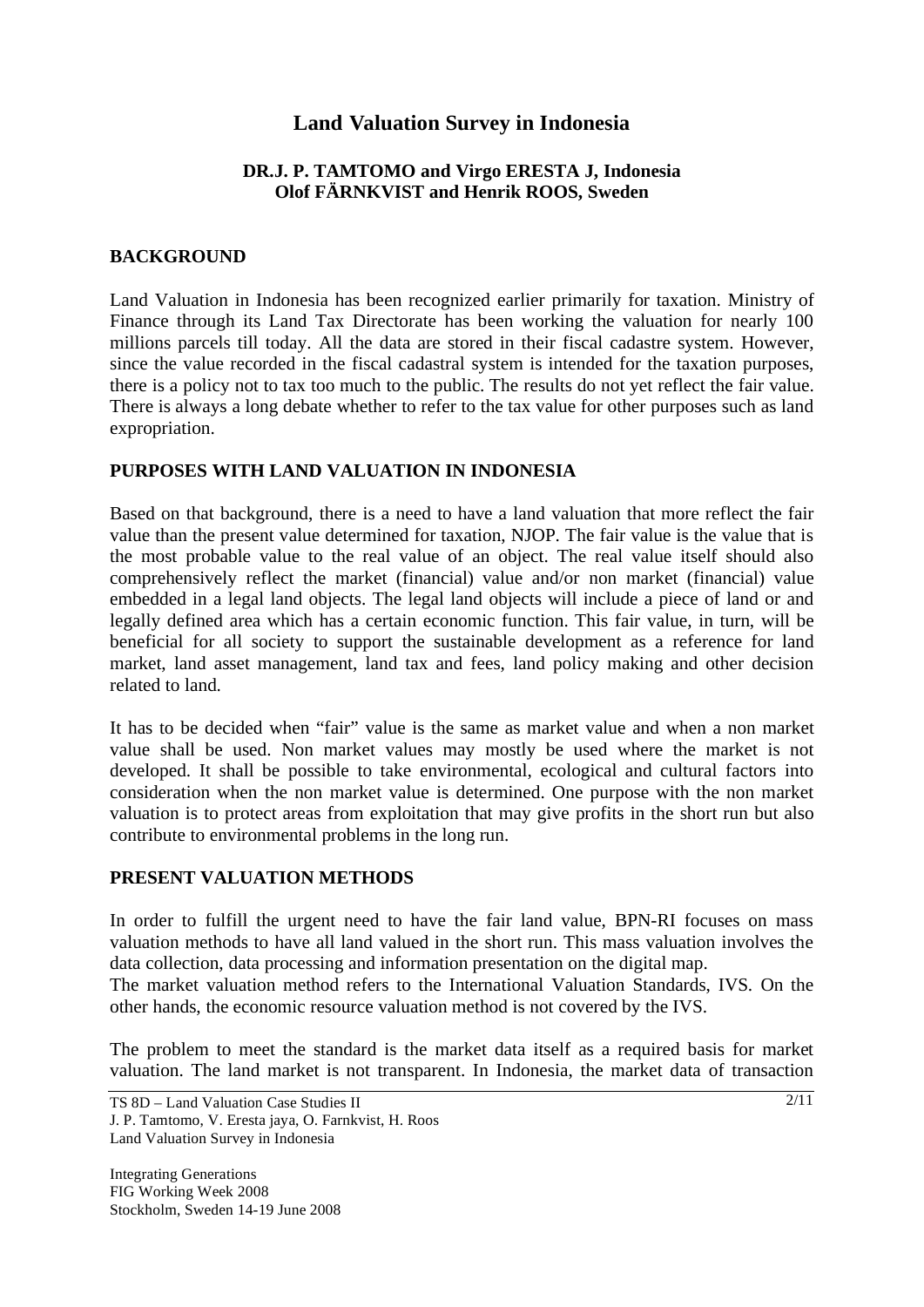price is only known by the parties involved in the transaction. Due to avoid the transaction tax which covers 5% for each party of the sales price, people intend to hide the transaction price. Hence, the valuer in most cases asks the opinion of the people who are involved in the transaction or the people who are expert in land value. Such kind of data might degrade the reliability of the data.

In the first year of conducting the task, BPN has collected approximately 8000 market data which cover the area of 200.000 Ha. However there are some problems in processing the data. The first problem is the data adjustment. This adjustment would cover the building adjustment to get the land value, time adjustment, type of right adjustment, type of data adjustment, and other adjustment. There is no valid data to support this adjustment due to the lack of experience of the people working for valuation. The other problem is the value mapping. Since the data are collected in the grid basis that cover 500 m x 500 m area, the data do not reflect the existing value zone. There is a difficulty in processing the data to form the value zone automatically as long as the quality of market data is not sufficient. Therefore, the value zone produced might be different with the real value zone in the field.

# **CHANGE OVER TO MORE MARKET ORIENTED METHODS**

The valuation is a marriage between science and art. Science itself might fail to form the valuation zone. The art component has not been included in the previous project due to the lack of confidence doing it. However the application of art component can be minimized by using enough reliable data for data processing. Consequently, there is a must to improve the methodology for data collection and data processing in order to have reliable result.

The improvement of the data collection methodology should first of all cover how to collect data. The standard for the valid data must be established. The true transaction price from the party is the most valid data, followed by the listing price and the report from the other market valuation in the last place. Opinion from the owner of a piece of land should be avoided, because they are not the component of land market unless the owner wants to sell his/her land. The improvement of data processing methodology to produce the land value zone should also been made. If in the previous methodology, the data are used to form the land value zone, the order should be reversed. The valuer should determine a preliminary land value zone in advance by surveying the field and collect the data from the appropriate sources. Once the land value zone boundaries have been determined, the valuer then could find the reliable data to get the value for each zone. In reality creation of value zones is an iterative work. The valuer starts with a preliminary division in value zones to collect market data covering areas with different value levels. Analysis of collected market data may result in changes in zoning or prove that the first preliminary division was correct.

In the process to determine land values in Indonesia the Swedish experts will contribute with advises and experiences based on the same type of activity in Sweden. Some mistakes you have to do yourself. But if you can learn from others experiences and mistakes you may avoid some mistakes and reach the goal faster.

TS 8D – Land Valuation Case Studies II J. P. Tamtomo, V. Eresta jaya, O. Farnkvist, H. Roos Land Valuation Survey in Indonesia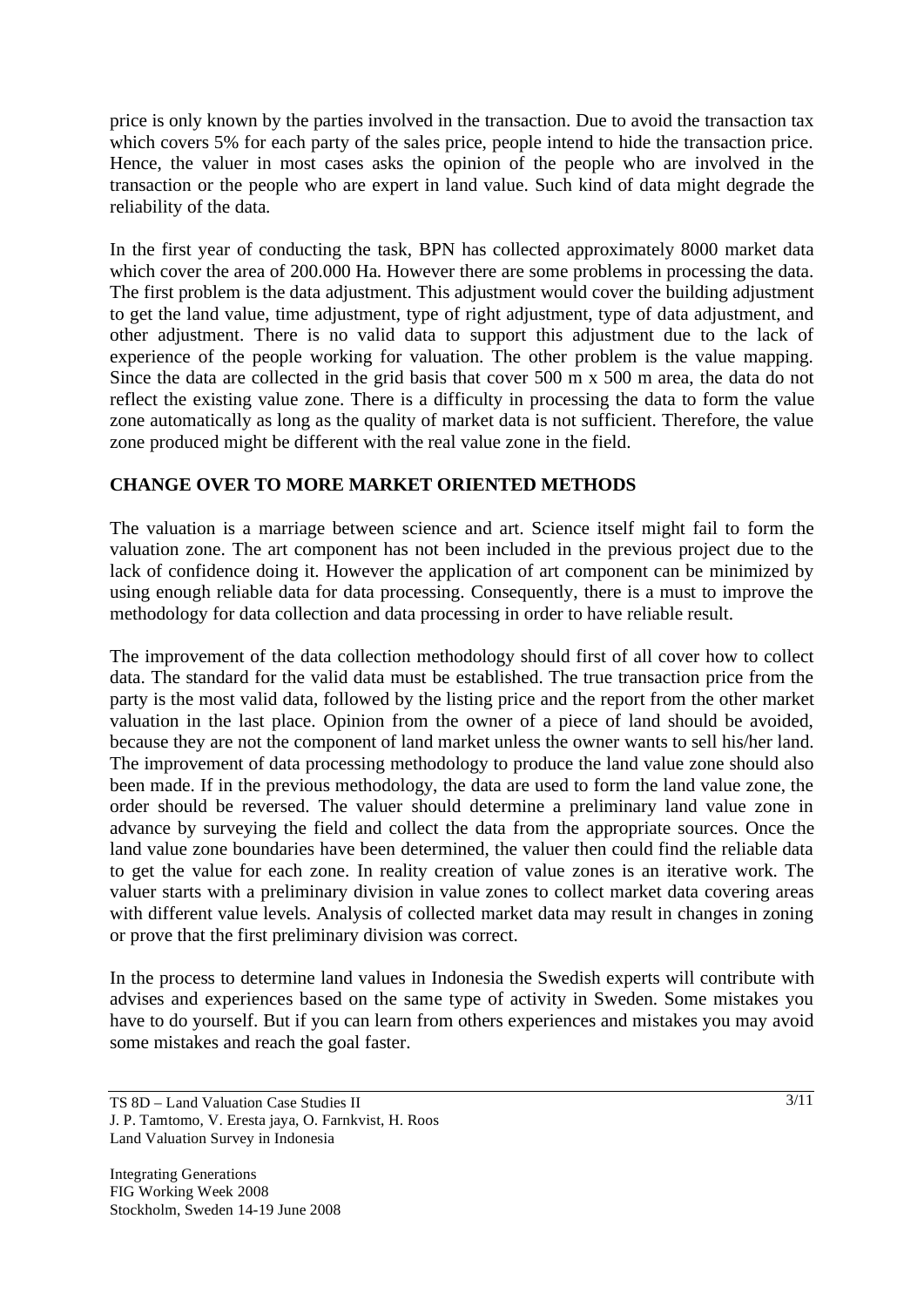The goal for BPN is to develop a mass valuation system based on modern technique. To reach that goal there is a need to put several sub-systems in place.

# **MARKET DATA COLLECTION**

There is no other way instead of field survey to get the market data in Indonesia. This is mainly due to no such data base is developed. The surveyor/valuer has to do the door knocking in order to get the relevant data for the survey. The survey itself could take more than 60% of the time consumed for overall project. To minimize such devastating effort, a land transaction data base should be developed and maintained. BPN-RI as the official agency to register the land transaction should collect the information of recent (last 2 years) transactions and present it in the spatial way.

The mass valuation of land started with some pilot projects. The first approach for market data collection was a bit technical and more concentrated on quantity than quality. A lesson learnt is that the methods for market data collection have to be refined. There are different types of market data and mostly a need to combine the different types to get a sufficient number of observations.

## **Sales**

The best type of market data is real transactions with real prices. Sales can be captured from the Land book or from contracts presented at BPN-office to register changed ownership. The problem with stated prices is already mentioned. It is that the parties cheat with the stated price to avoid taxes and fees. Present tax-system does not contribute to a transparent market. Only few transactions can provide the true stated prices. They include transaction between companies and developers (company) who just sold their land in the primary market. There are also possibilites to have realiable data. Most top branded brokers in Indonesia actually have the good records of transaction. Now, BPN look the possibilities to encourage them to provide their data to BPN. One possibility is that staff at the local BPN-office systematically ask property owners about real price when they come to register the purchase. But you would still not know if the received information is reliable due to their worries being investigated. Some benchmarking may be needed to sort out transactions with obvious false prices. For useful purchases there is a need to complete the information with some data or characteristics for the property.

## **Asked prices**

The number of sales is limited in many areas. That means other types of market data has to be collected. If there are properties for sale it is possible to work with asked prices. The source may be advertisements from Internet or papers. In urban areas with a developed market it is rather common with advertisments to market properties for sale. In rural areas there may be a need of interviews to receive information about properties for sale. A problem is that asked price is often higher than final price after negotiations. Therefore the price in observations

TS 8D – Land Valuation Case Studies II J. P. Tamtomo, V. Eresta jaya, O. Farnkvist, H. Roos Land Valuation Survey in Indonesia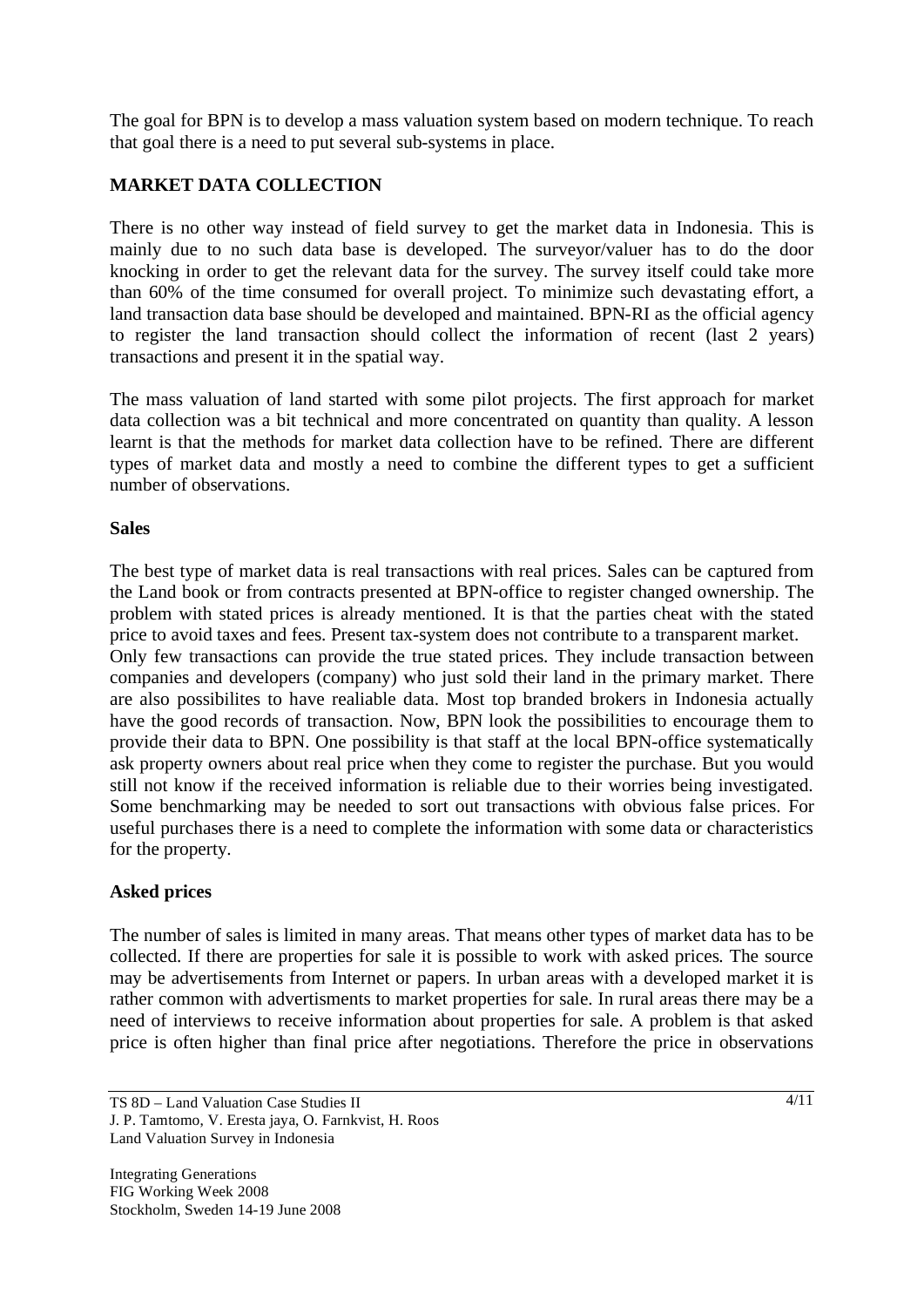based on asked price shall be deducted in some way. There is a need to compare asked price with final price after negotiations to see some pattern for how to deduct the asked price.

## **Expert Knowledge**

A third possibility is to ask local experts like developers, brokers and head of village about values to receive additional market data. For the first stage of the work with market data collection in a certain area it is very useful to interview local experts to create the first preliminary division in value zones. In localities where the land market and also the credit market is developed properties are valued for mortgages. Another idea is to make it mandatory for banks to deliver information from valuation reports for mortgages to BPN.

### **Priority of Type of Market Data**

The number of reliable sales is limited. Therefore other types of market data also have to be used. But some types of market data are better than others. The priority can be like this.

- 1) Open market sale with real price
- 2) Property for sale with asked price
- 3) Valuation report from expert
- 4) Local experts opinion
- 5) Property owners opinion
- 6) NJOP (assessed value)

There are mainly three problems with the sales. The first is all sales of unregistered land. If the buyer finds it to costly or troublesome to register his purchase he will not do it. The only way to find information about a sale that is not registered is to go in field. The second problem with a sale is to find out if it is an open market sale or not. Sales that have not taken place in the open market shall be marked to have a possibility to sort them out before the analyses. The third problem is to find the real price. Information about the real price is probably best captured from the owner or from the neighbourhood, for example from head of village. A suspicious owner may sometimes give false information about the price.

The second type of market data comes from properties that are for sale. In some areas where the market is active it is rather easy to collect information about asked prices from advertisments.

Market data collection in Indonesia is very time-consuming. Methods for efficient data collection have to be refined all the time to save time and costs and to improve quality of collected data.

Market data collection is one type of activity where it would be useful with developed collaboration between BPN and the taxation authority, PBB. In principle these two state authorities have decided to co-operate but in practise much more can be done to avoid

TS 8D – Land Valuation Case Studies II J. P. Tamtomo, V. Eresta jaya, O. Farnkvist, H. Roos Land Valuation Survey in Indonesia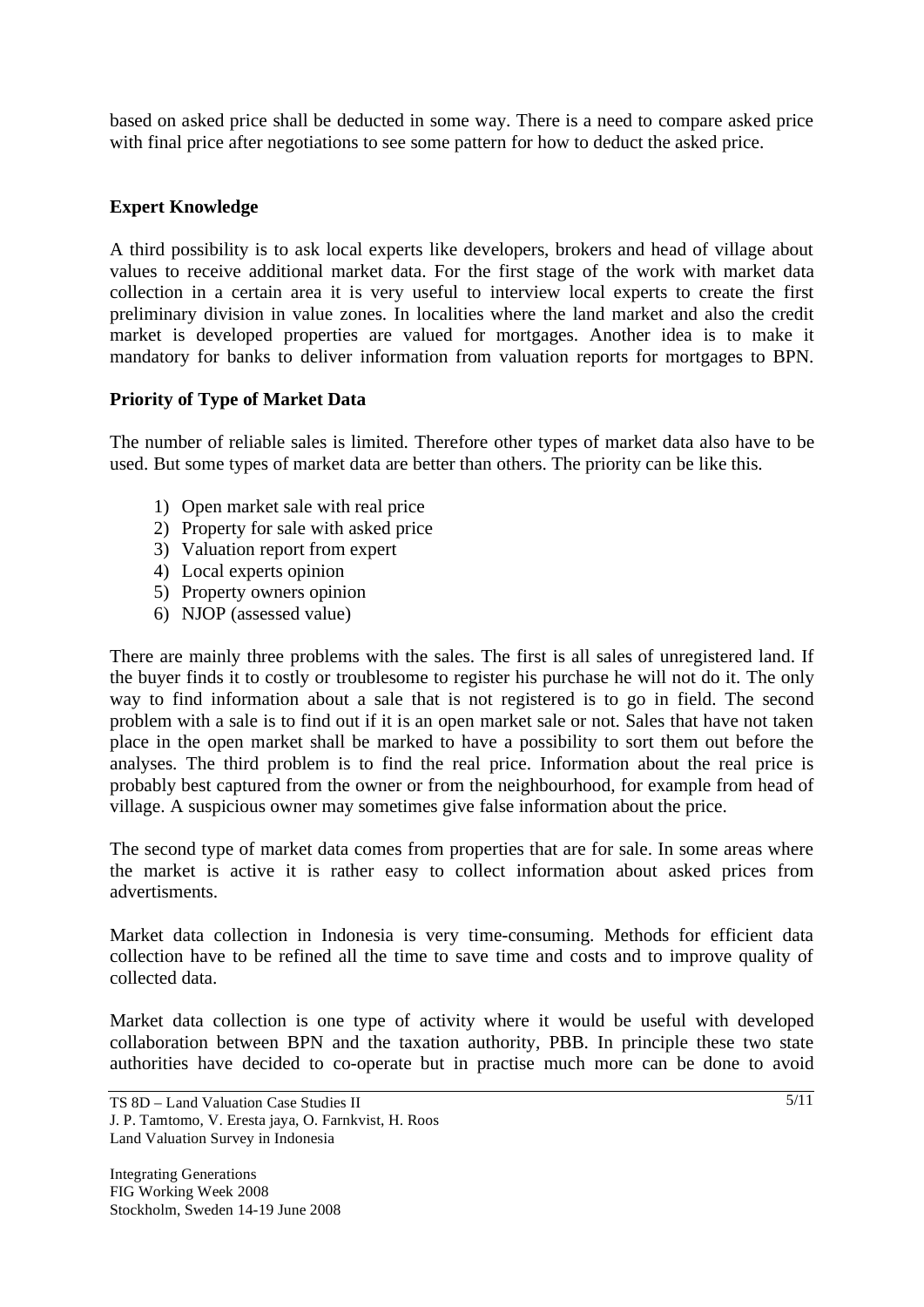duplication of work. Lack of collaboration between state authorities is not unique for Indonesia. Co-operation may exist at the local level but there is a need of standards that facilitates exchange of information.

## **SYSTEMATIC COLLECTION OF MARKET DATA**

## **Forms**

Special forms have been developed for market data collection. The forms have already been revised based on the experiences from the first valuation projects. For example type of market data shall be included in the form (sale/asked price/experts opinion).

An estimation of what part of the price belongs to the building if there is a building shall also be carried through at an early stage. If most of the price belongs to the building there is no idea to use the sale for land valuation. The form should be marked "high part building value" and sorted out. It is not useful to analyze and adjust purchases with building values exceeding 20 percent of total value. A model including a cost approach tend to give less accurate values or adjusted prices than use of the comparison approach or the income capitalization approach will do. However, there should be a strategy to collect the data in the urban area where most of the land are covered by building.

### **Identity of an Observation**

The intention is to build a separate database for market data (sales and other market observations). So far data is stored in Excel. A central database is not in operation yet. Every observation must have a unique identity. The same land parcel can be sold several times but it is a new sale every time. It must be possible to make a selection from the database easily to work with. Therefore there is a need of codes for province and local area for each observation if they shall be stored in a central database.

#### **Standardisation of Price**

To compare prices for different properties there is a need to standardise them. For land parcels price per  $m^2$  is the most common way to standardise.

## **Time Factor**

The point of time for the valuation is 31 December the year of valuation. Prices for sales that have taken place earlier must be adjusted according to price trends. There is a need of standardised methods for determination of price trends and price development factors.

## **Legal Status Factor**

The legal status of ownership varies for the observations. If the sold property is not freehold the price shall be deducted with the costs to transfer it to freehold.

TS 8D – Land Valuation Case Studies II J. P. Tamtomo, V. Eresta jaya, O. Farnkvist, H. Roos Land Valuation Survey in Indonesia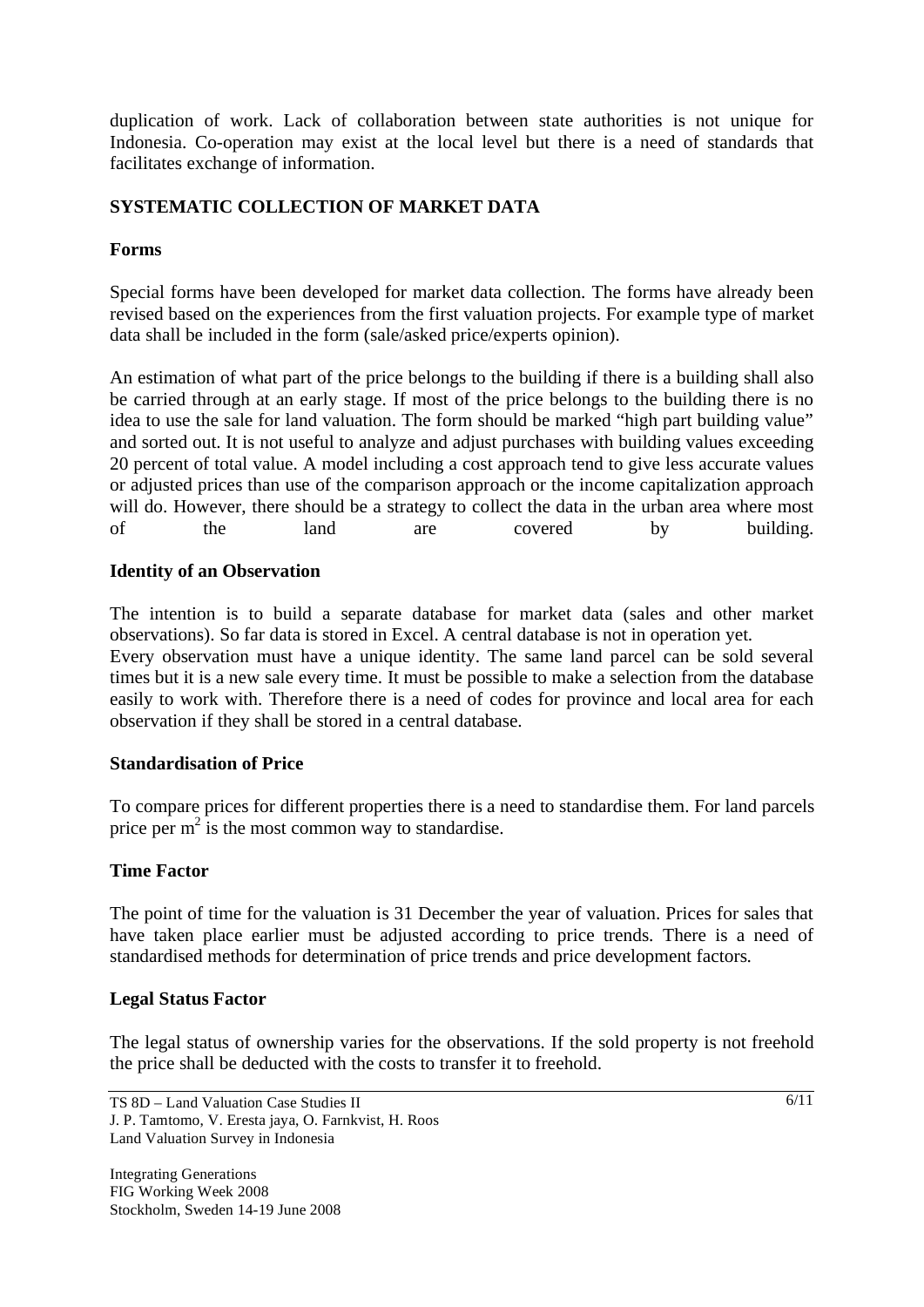## **Type of Price Factor**

Asked price is mostly higher than real price. Therefore the price in observations based on asked price shall be deducted in some way.

## **MARKET VALUATION**

Market Valuation is the ultimate goal in providing the information of land value. The market valuation in Indonesia is intended to provide the land value information for the purpose of land transaction, investment, land expropriation and land fees and taxes. For the purpose of general information the mass market valuation is adequate. However, for the special purpose an individual valuation is necessary to have the more accurate result.

For the mass valuation of land there is also a need to work more with definitions. For example when shall the value be determined in accordance with present land use and when shall the base for the valuation be highest and best use? The system for land use planning is not very strict in Indonesia and that causes problems for the valuation. The sales data often reflect the "speculated" highest and best use not the legal one.

### **NON MARKET VALUATION**

However, nor all the land either the other legal land object have the market value. Some land or natural resources zone might have never been transacted in the market. One example is the natural resources that provide oxygen and habitat for human life. The other example is the historical site that has the historical value for the society. In some cases those zone above have also another economic tourism value. They are valuable but there is no market data of transaction for such objects. Therefore, the non market valuation approach should be applied for those objects.

## **STANDARD OPERATE PROCEDURES FOR LAND VALUATION**

BPN has produced a standard operate procedure (SOP) for land value maps and one for areas for economic valuation. The SOP's should be used both for BPN's own internal organisation and for external valuers as guidelines for the activities in the processes.

Specification and skill demands for valuers have been made both for internal and external valuers. The minimum education level is bachelor's degree if you are employed by BPN. For external there is compulsory to have a license edited from BPN. Ministry of Finance already has the authority to give these licenses to valuers but BPN can work with additional requirements depending of the objectives for the valuation situation.

The processing of spatial data was formerly handled with the interpolation method of contour. However, this method was found ineffective in the early stage of spatial data processing. The value zone generated does not reflect the real value zone. As advised by the Swedish experts,

TS 8D – Land Valuation Case Studies II J. P. Tamtomo, V. Eresta jaya, O. Farnkvist, H. Roos Land Valuation Survey in Indonesia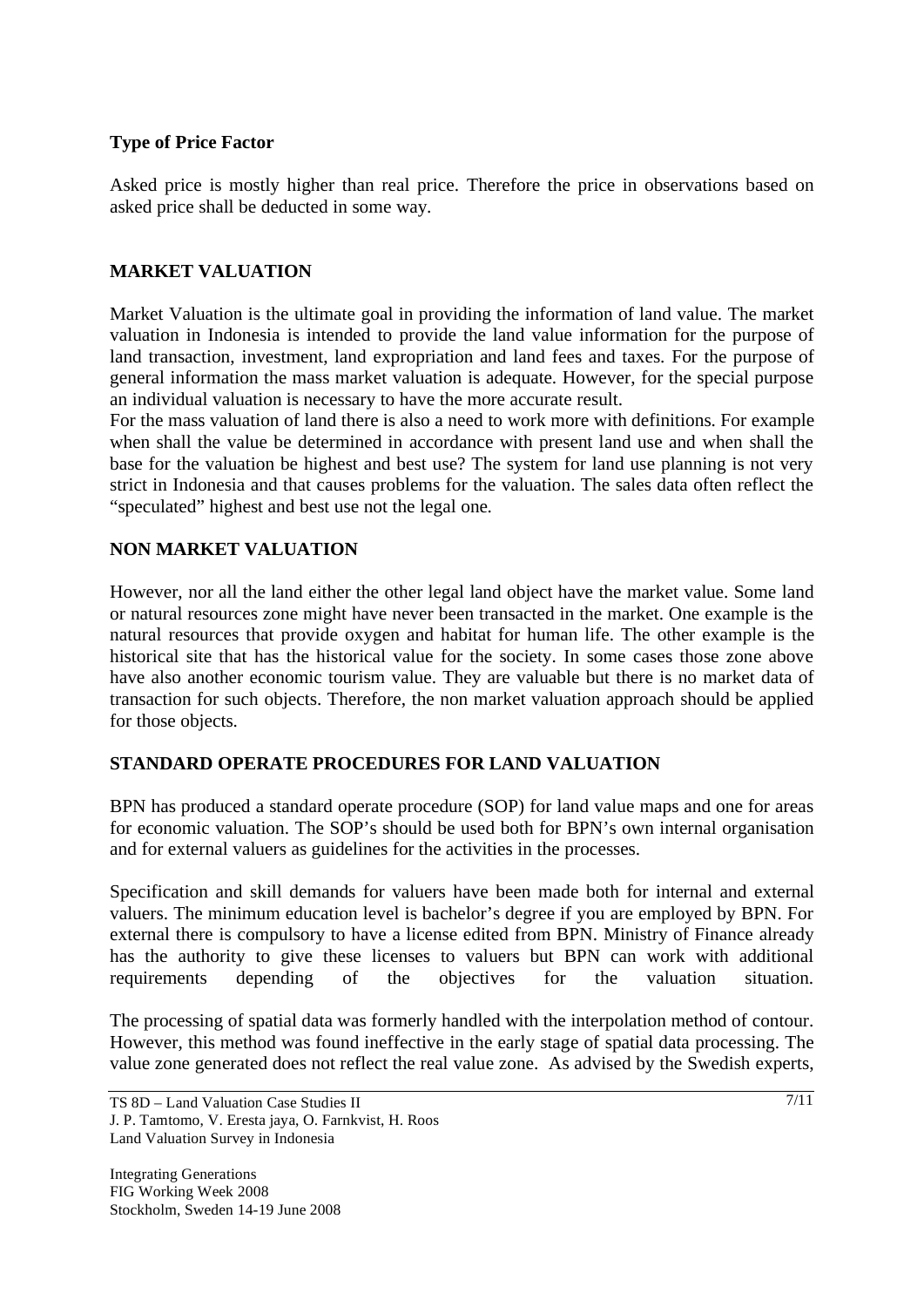the preliminary value zone is defined. Some re-survey to define the preliminary zone were then conducted. However, due to the 500m x 500 m grid data distribution not all the defined zone have the adequate number of data. Hence, some value zone might have the value that is generated from the "not enough" statistic analysis. This is only one available method, and in the future it must be examined if there are other methods that can be appropriate to use.

It has to be clarified if the land value printed and coloured on the maps shall be with or without any investments. It must be an accurate definition of what is included in the land value, because the market data consider current use and could be anything from paddy fields to parcels with houses to be demolished.

The market data used for mass valuation and individual valuation shall be adjusted due to the normative purchase. The ranges given in the SOP's should be looked over to get even better adjustments. It would even be taken into consideration if it is enough to have three different adjustments for mass valuation and six for individual valuation.

A strategy for storing data must be launched. For instance it is very important that market data is stored in a certain data base, where the data can be cleaned, adjusted and sorted out if necessary.

## **GIS**

GIS is a very useful tool for presentations and analysis in connection with the land valuation project. The goal is to develop and implement such a tool. But to start with there is a need to form a strategy for development of a GIS. Some problems that have to be dealt with have been identified. For some of the problems mentioned below solutions are already on the way. Some others that are more complex may take longer time to solve.

To run a GIS there is a need to have access to staff with good knowledge in GIS. BPN-RI needs to have some skilled staff in their own department but also possibility to use experts from other departments in BPN and also from other organizations. More cooperation between BPN units is needed. GIS is by its nature cross organisational and the same problems will probably occur in different organisational units. A GIS network for the staff using GIS in BPN is a good idea. This network can share experiences, ideas, data, etc. Developed cooperation with other agencies is also needed. With printed maps the demarcation between different map making and using agencies was clear. When using GIS these boundaries will be fuzzier. There is a lot to be gained from more cooperation between agencies such as BPN, BAKOSURTANAL (the small scale mapping authority), Directorate General of Tax, the forest agencies etc. This cooperation may include common coding systems, sharing of data, sharing of imagery served as background data, training, experience of GIS, etc. For example PBB and BPN have different identifiers for the cadastral units and different ways of defining. One problem is that data storage today is very local. Data probably exist in different versions on many different computers. A common map server (file based) with a central storage of essential data (base map, ground control points, cadastral information, thematic data) would be very good and give access to updated maps for more staff.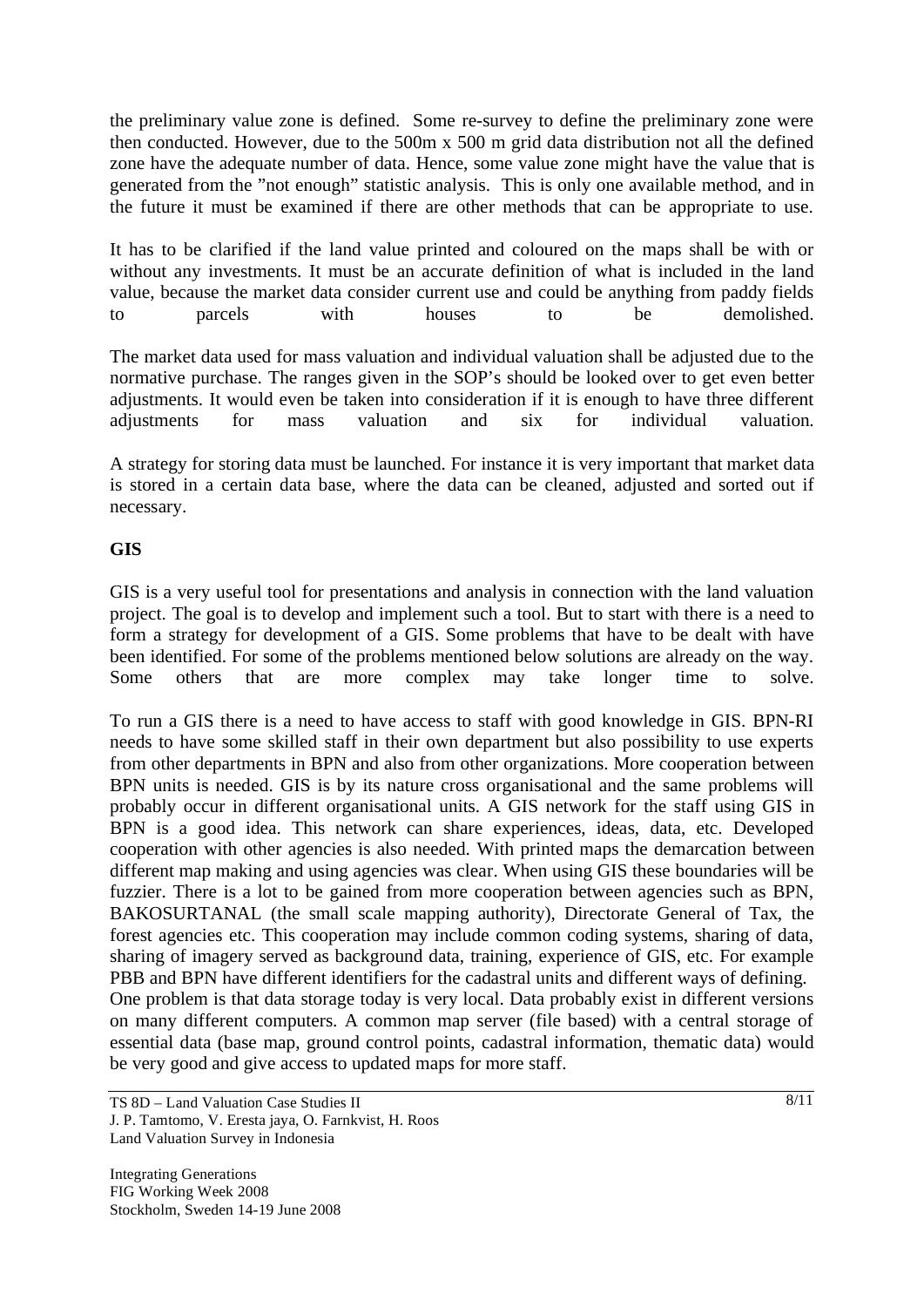For historic reasons there are many different brands of GIS/mapping software in BPN. In the long run it will be hard to maintain the human resources and share tools in such a situation. But before any strategy can be developed, a needs assessment of the use of GIS in BPN must be undertaken.

Images and small scale data may be used to give a smaller scale map in between the areas with large scale maps. These data should also be stored on common servers. Small scale data is produced in other agencies and should, if possible, be bought from them.

### **Small Scale Applications.**

In GIS you frequently move between large and small scales. There are different solutions how to display the whole country or larger parts of it. Sometimes the lat-long coordinates are displayed as a graticule which is reasonably good since Indonesia is close to the equator, but still the scale will vary in the map and the areas measured will not be totally right. In some case a central TM3-zone is chosen as the nation-wide projection. This is a very interesting approach, but since the scale factor and false easting is the original, it leads to large errors far away from the central meridian and negative coordinates. It would be quite simple to adjust the values of one central TM3 (or UTM-zone) to make an appropriate projection for the country. The mapping organisation BAKOSURTANAL may have useful experiences.

GIS provides a means for seamless and scale independent view of data. BPN traditionally use TM3° for map production. Using GIS will, in the long run, increase the need to look at data in other ways, for a kabupaten, province or the whole country without the map sheet boundaries. Therefore some thoughts must be given to how to store data. This is to some extent depending on which GIS software that is used. One possibility is to store all data in WGS84 lat-log and project it to the appropriate zone when needed.

## **EXAMPLES FROM PILOT PROJECTS**

A number of land valuation projects have already been carried through in different parts of Indonesia. Lessons are learnt from each project and these lessons will be used to improve the work in coming projects. Below some of the projects are mentioned and also something about the result from each project.

### Cilegon

Market data was collected according to a technical approach where the idea was to cover the whole area with observations in a grid. The need of quality of market data was underestimated. That means it was very difficult to analyze market data and to receive a proper result. Quality of market data is more important than quantity. Malang and Bali (Denpasar)

The market is developed and it has been possible to collect reliable market data to create a land value map. However, due to originally designed to collect the data within the 500mx500m grid the market data collected is limited. When the resurvey was conducted to

TS 8D – Land Valuation Case Studies II J. P. Tamtomo, V. Eresta jaya, O. Farnkvist, H. Roos Land Valuation Survey in Indonesia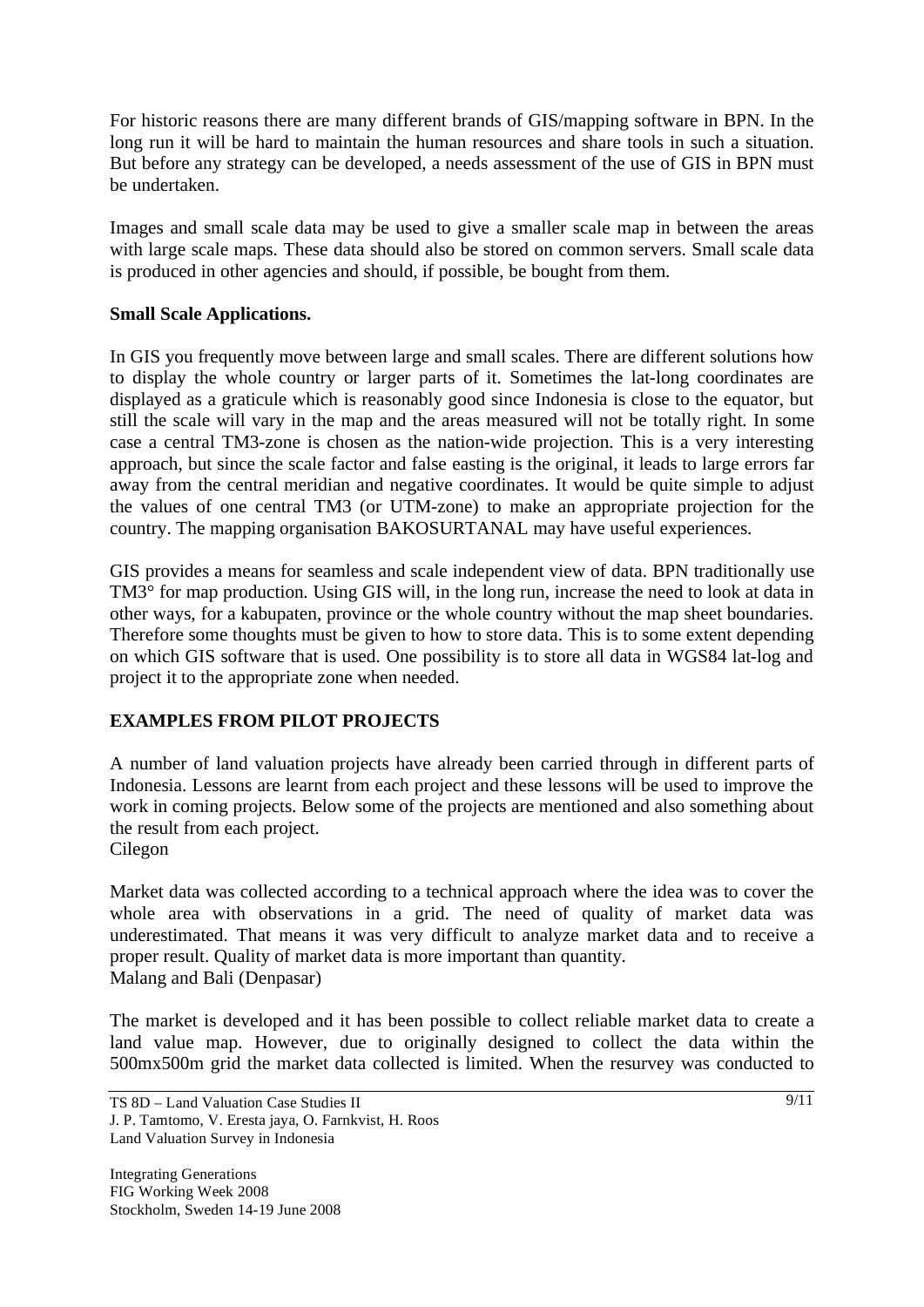defined the presumed value zone, only 36% (Bali) and 42% (Malang) of value zone have more than 3 market data. Furthermore, only 55% (Bali) and 68% (Malang) of value zone have minimal number (2) of data for averaging. Unfortunately no resurvey to collect more market data was conducted due to budget limitation.

The benchmark used to sort the data out is the ratio between standar deviation and the zone mean value itself. The 30% ratio is set. The result shows that the average ratio is 11% in Bali and 14% in Malang which is shown that Bali market data is more reliable. However this methodology to verify the statistical results need to be tested and developed.

The land value map of both Malang and Bali are shown in the attachment. Every zone has its own value and shown in one of 8 (eight) different colour). However, there is no spatial indicator (colour or shade) that show map user the quality of the value zone.

It is intended to update the land value map every year. The existing land value map data will be combined with the sales data base within the fortcoming year. It is expected that the updated land value map every year has more reliable data and hence more accurate land value zone.

## **CONCLUSIONS**

It is a challenge for BPN to start a project with mass valuation of land in Indonesia. Methods have to be developed for Indonesian conditions. Market data collection is more difficult in Indonesia than in many other countries. A non-transparent market has to be seen through.

There is a need of an extensive training program for all staff involved in land valuation. Training has to be combined with practice. Staffs involved in the valuation at the local level need support and guidance from the central level.

A prerequisite for market valuation is a working market. Methods have to be developed for valuation of land where the market is not developed yet.

There is a need for a strategy for a GIS for land valuation. Access to competence in GIS is necessary for development of such a tool. Data have to be organized in a proper way to facilitate spatial analyzes.

## **BIOGRAPHICAL NOTES**

**DR. J.P. Tamtomo** is a Director of Land Valuation Survey, the National Land Agency, Republic of Indonesia. He earned his Master Degree in Geodesy and Geomatics Engineering, the University of New Brunswick, Fredericton, Canada in 1993. His Doctorate Degree was achieved in the field of Resource Use Policy and Resource Economic Valuation, the Coastal and Marine Resources Management Study, the Bogor Agricultural University, Bogor, Indonesia in 2006.

TS 8D – Land Valuation Case Studies II J. P. Tamtomo, V. Eresta jaya, O. Farnkvist, H. Roos Land Valuation Survey in Indonesia